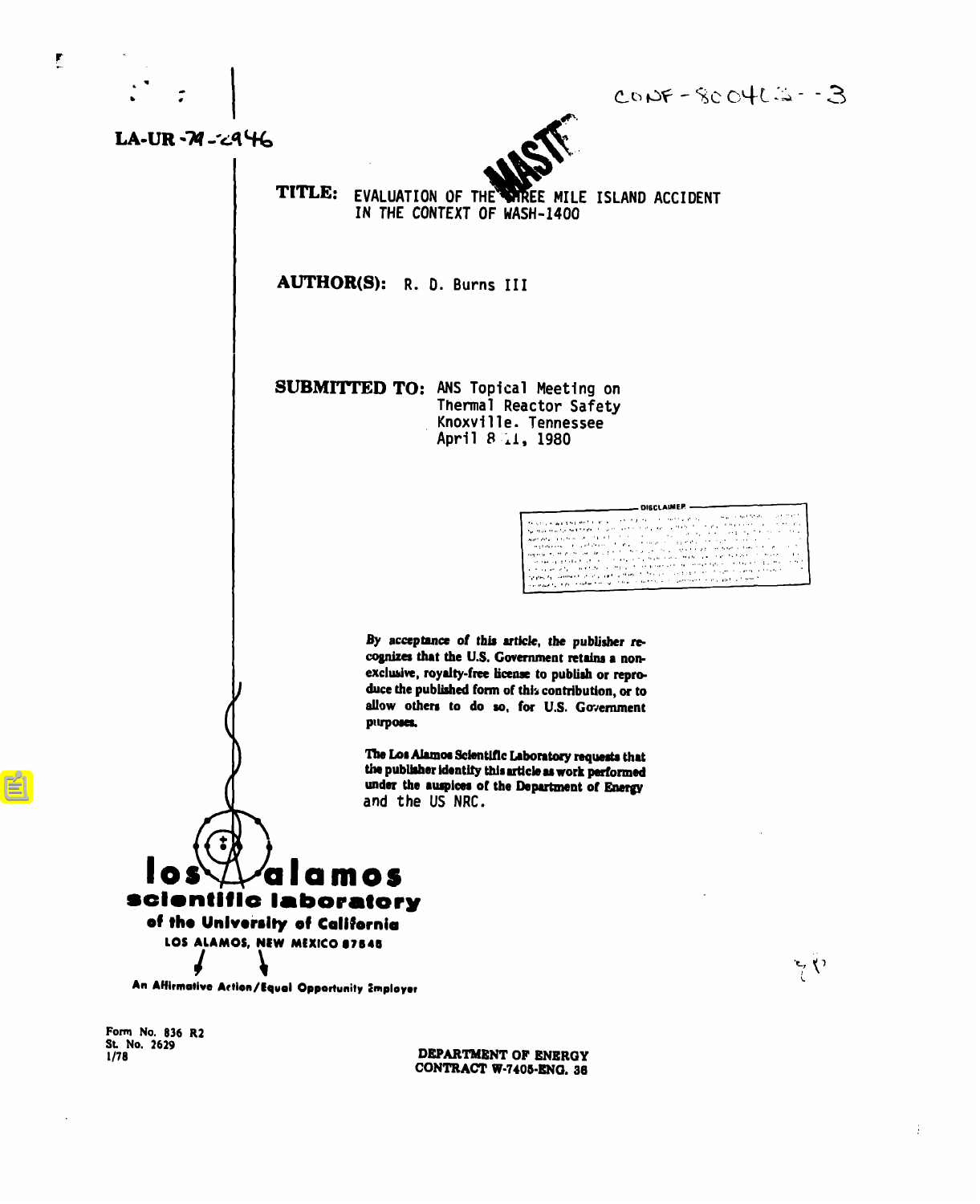## EVALUATION OF THE THREE MILE ISLAND ACCIDENT **IN THE CONTEXT OF HASH-14GO\***

**by R. D. Burns** III

**Energy Division Los Alamcs Scie,ltificLaboratory University of California Los Alamos, New Mexico 87545 USA**

**The accident at unit 2 of the Three Mile Island nuclear station (TMI-2) on March 28, 1979, occurred after approximately 400 reactor years (RY) of** commercial nuclear reactor operation in the US. The purpose of work summarized here was to evaluate the probability statements in the WASH-1400 reactor safety study (RSS)<sup>1</sup> in view of the TMI-2 event and to estimate the **likely public impact of TM1-2. The RSS probability estimate for such a release was found to be consistent with the fact that the TMI-2 accident occurred. The expected health effects are consistent with those for a low-level category of radioactivity release as described in the RSS and they are immeasurably small. However, the public perception of the health effects of the release is likely to be much more severe than the estimated health effects.**

**The nature and severity of the accident coincide with a category of radioactivity release for a pressurized water reactor (PWR) described in RSS as "PWR 8." A PWR-8 release involves damage to the nuclear core but without substantial fuel melting. Radioactive fission products residing in intragranular fuel gaps are assumed to escape into the primary-system coolant, and coolant is assumed to escape the primary system through a small breach. (The primary system involves the nucleai"core, the cooling water flowing through the core, and the vessel and piping that contain the water and the core.) Failure of the containment to isolate properly (i.e., prevent the**

**<sup>\*</sup>Work performed under the auspices of U. S. Nuclear Regulatory Commission.**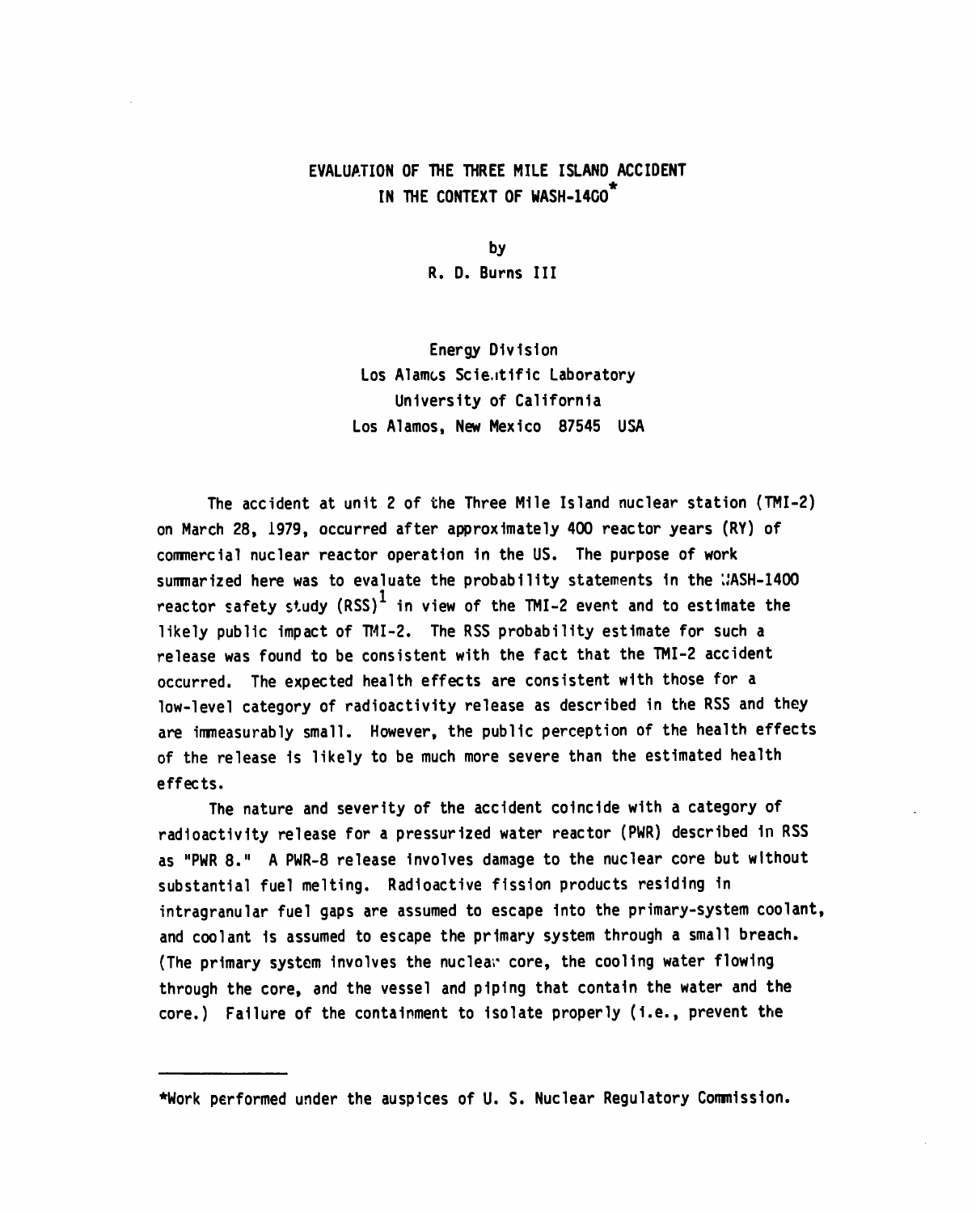**escape of large amounts of radioactive material) then leads to a release to the environment. The severity of a PWR-8 release is not regarded as significant enough to require evacuation in the vicinity of the reactor. The lowest release category is PWR 9, which involves proper isolation. The higher** categories, PWR 1 through PWR 7, involve core meltdown. TMI-2 did involve **proper containment isolation. The radio-iodine release was consistent with category PWR 9. Severe fuel damage, however, caused a significant noble gas (radio-xenon) escape consistent with core melt categories. The combined** efficts of the low iodine and high noble gas releases are consistent with category PWR 8.

**To compare the occurrence after 400 RY to the predictions of the RSS,l a series of questions must be considered. These involve various levels of detail in describing the accident. First, what was the probability of an accident in either a ~PWRor BWR (boiling water reactor)? Then, what was the** chance that an accident would have occurred in a PWR instead of a BWR? **Finally, what was the chance that the PWR accident would have resulted in the level of damage and public radiation exposure realized at TMI-2 instead of more severe consequences arising from core melt? These questions are addressed in following paragraphs.**

**The RSS'S best estimate of the probability of an accident involving reactor core damage and radioactivity release is one in 2 000 yr per reactor for PWRS and one in 7 750 yr per reactor for BWRS. This suggests a 13% chance** (approximately 1 part in 8) of having realized at least one such release in **the US by March 28, 1979, after approximately 223 RY in PWRS and 187 RY in BWRS. Probability estimates normally are not rejected in statistical analyses until the probability of the observed event(s) is lower than 1 part in 20 (i.e., "95% confidence level" in hypothesis testing). Thus, the fact that an accident involving core damage and radioactivity release occurred is** consistent with RSS probability estimates.

**The probability that such an accident would have occurred in a PWR instead of a BWR is about 4 parts in 5. This is due to the higher estimated probability'of accidents in PWRS by nearly a factor of 4, and the 35% more reactor years of operation in PWRS. Thus, the occurrence of an accfdent in a PWRwas more likely.**

**-2-**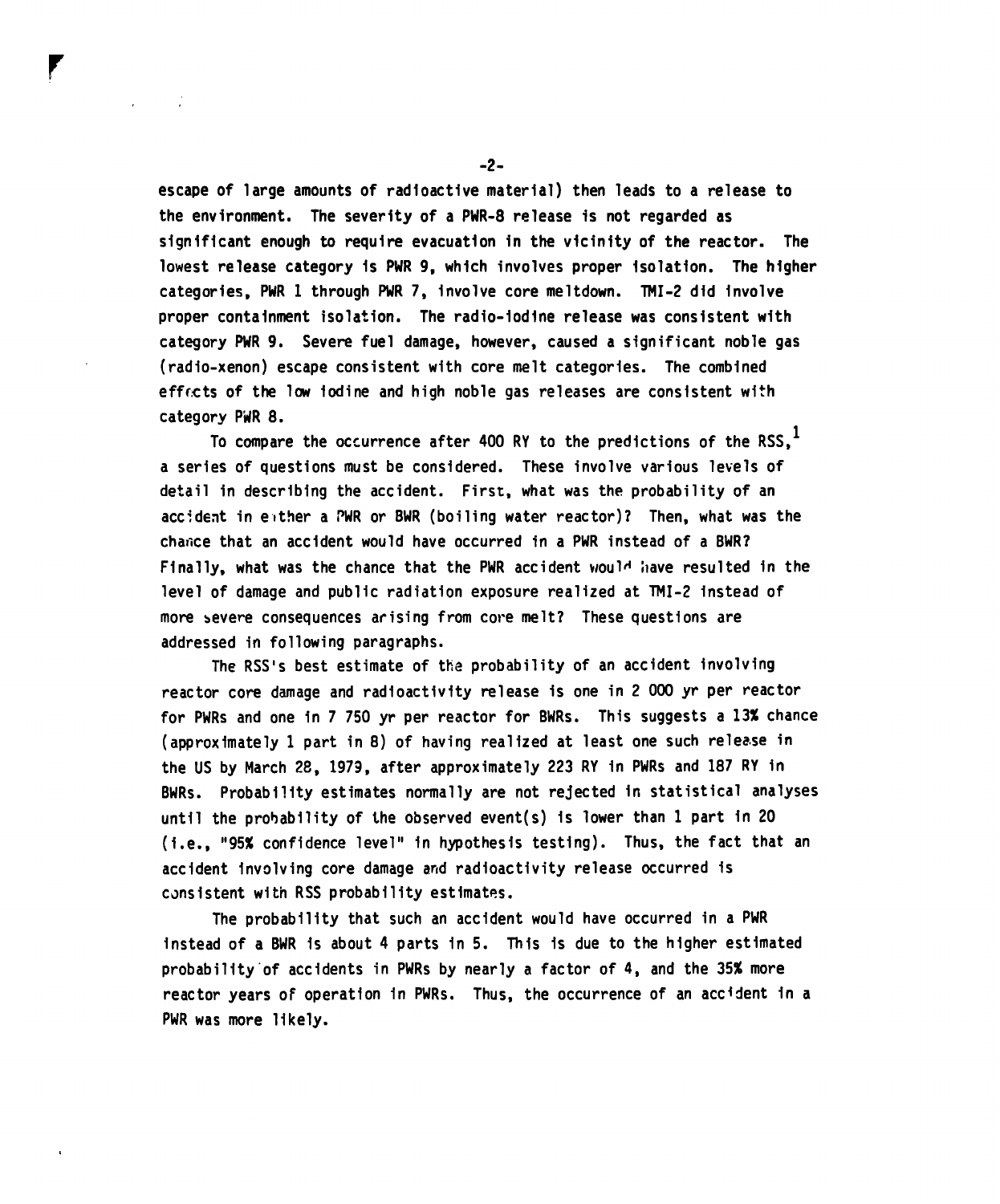**The nine categories of radioactivity release for PWR accidents have different relative probabilities of occurrence, with the less severe releases having the higher probabilities. The probability of the PWR-8 catagory release instead of any other is 8%, or about 1 part in 12. This is the second most likely category. (The most likely outcome, aPWR-9 release, has a** probability of 80%.) The occurrence of a PWR-8 category release is consistent **with the RSS probabilities.**

**While the occurrence of TMI-2 is consistent with RSS probabilities, it should be noted that the data can be used to support other probability statements as well. For example, the fact that an accident has occurred, releasing radioactivity and damaging the nuclear core after 400 RY, indicates that the probability of an accident could be as high as 1 in 130 per reactor (as compared to the RSS estimates of 1 in 2000 for PWRS and 1 in 7750 for BWRS). If the probability were higher than this,it would have been unlikely (i.e., less than a 5% chance) to have had only one accident in 400 RY. However, if the probability of an accident were lower than 1 in 7 800 yr per reactor, it would have been unlikely to have had only one accident in 400 RY. Thus, the data support (with 90% statistical confidence) accident probabilities in the range 1 in 130 to 1 in 7 800 per RY. Because existing data on reactor accidents are limited to one event, uncertainty is wide in probability statements made on the basis of the data. In these examples no generic distinction has been made between BWR and PWR probabilities, because the limited data indicate that the probabilities are not necessarily** different. The best-estimate probabilities and the conservative probabilities **(i.e., 10 times higher than the best estimate) from theRSS lie in this range.**

**The best estimate of population exposure to radiation is 920 rem for** PWR-8 releases. This number is related to expected increases in the incidence **of cancer and genetic effects in the population, because the exposure is well below acute illness or fatality limits. The maximum value for a PWR-8 release** is listed in the RSS as 15 000 rem (total population dose). The cancer rate **from low-level radiation is estimated to be 100 incidents per 1 000 000-rem population exposure. (The rate for genetic effects is conservatively assumed** in the RSS to be the same as that for cancer.) This assumes that risk of **radiation-inducedcancer or genetic effects is directly proportional to**

**-3-**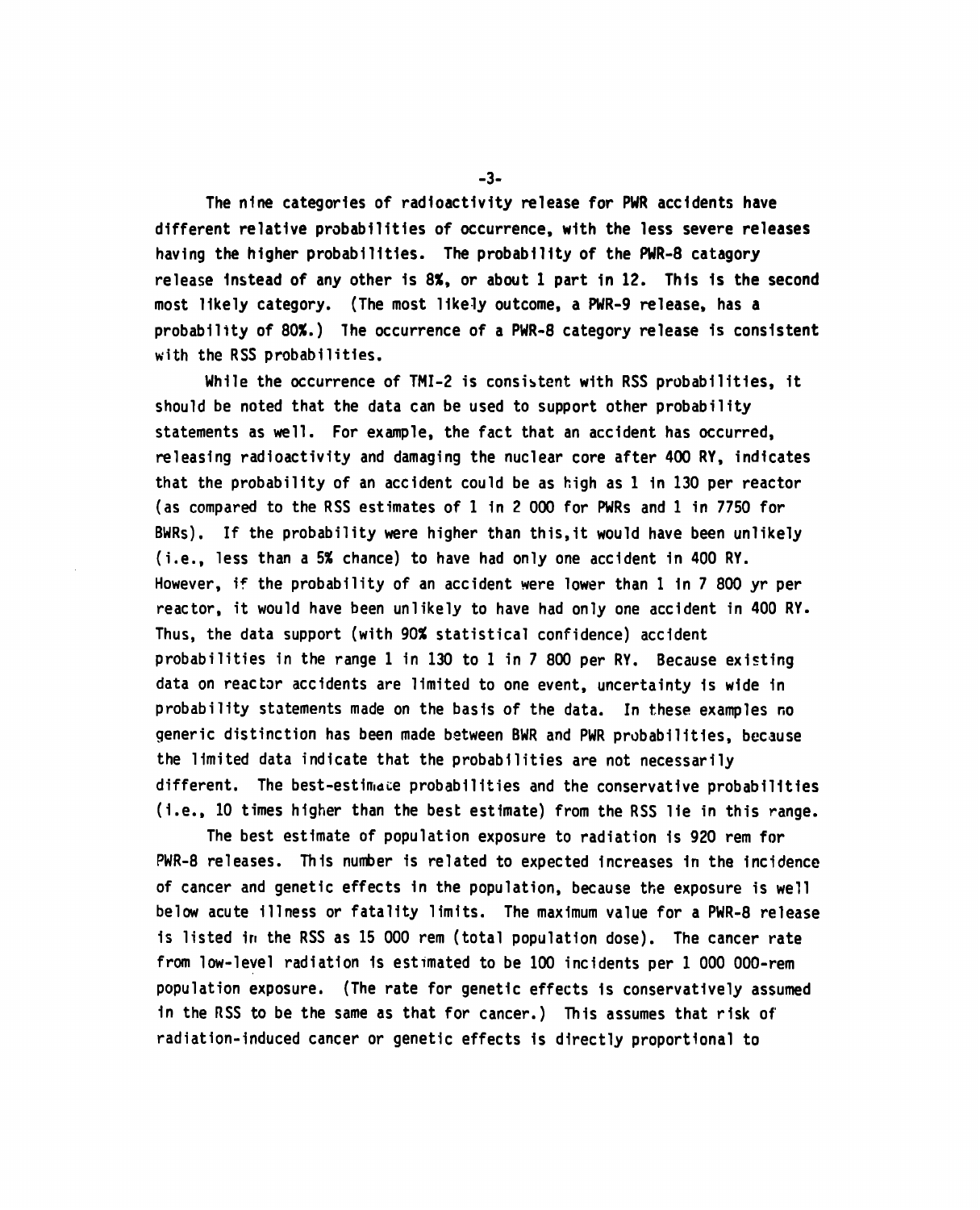**radiation dose. Hence the RSS average cancer incidents range from the best estimate of 0.09 to the maximum 1.5. This is equivalent to a probability ranging from a best estimate of 10% to a maximum of 60%** of one **or more** incidents of cancer. The same results apply to genetic effects.

**Indications are that the TMI-2 release resulted in about a 3 SoO-rem** population exposure. The recent National Academy of Sciences (NAS) estimate **for cancer rate is one per 5 000 rem,2 which could be as much as fivefold high or low, and which is twice as high as theRSS estimate. Given the NAS rate, 7 000 of the 360 000 annual cancer deaths in the US are attributable to background, low-level radiation sources (for example, atmospheric radon, cosmic rays, medical uses of radiation, natural radio-potassium in the human** body). Thus, the average number of cancer incidents from TMI 2 is roughly **3 500/5000,** *orO.7.* **This is equivalent to a 50% chance of zero incidents, a 35% chance of one, a 12% chance of two, and a 3% chance of three or more.**

**The societal impact can be evaluated by estimating the effect on life expectancy in the US from low-level radiation exposure from reactor accidents. Based on the estimated health affects of TMI-2, the life expectancy in the US would be decreased less than 2 h if one TMI-2-type accident occurred every week. Further, the rate of genetic effects would increase less than O.1%.**

**The perceived impact on the public may be greater than the estimated health effects warrant because a single incident of a radiation-induced health effect is usually not attributable to a specific source (TMI-2, cosmic radiation, atmospheric radon, etc.). The normal pre-accident cancer death rate amng the approximately 2 000 000 persons living in the vicinity of TMI-2 is about eight per day. Because many cancers are curable, many more than eight people per day discover they have cancer. It is likely that the public will attribute many of these to the reactor accident. The normal rate of genetic effects (deformities and genetic-related diseases) for the same** population is 100 000 per generation.<sup>1</sup> Many of these may be attributed to **the accident, although the increased rate of occurrence of genetic effects from the accident is abwt the same as that of cancer.**

**-4-**